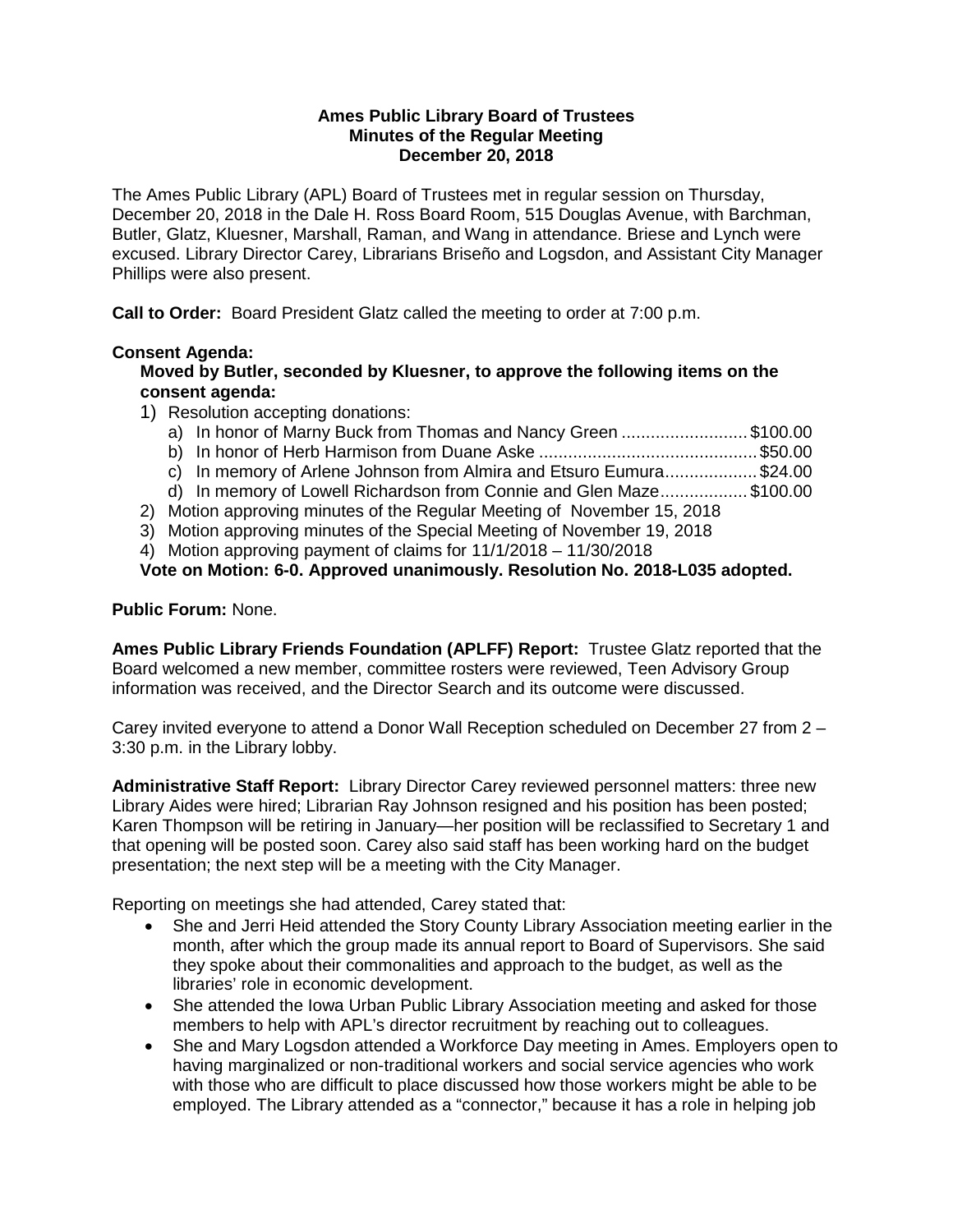seekers. After the discussions, there was a job fair. Carey said IowaWorks will soon be opening an office in the Department of Transportation building on Lincoln Way.

• She and Logsdon also attended a lectures meeting with Iowa State staff. Four upcoming lectures have been identified which the Library will promote.

**Director Search Committee Report:** Glatz said the committee met, reviewed the candidates that had been interviewed before, and determined that it would be best to re-start the process. The committee wants to recruit good applicants in a short time frame and there is a job fair at the ALA Midwinter Conference where there is potential to make connections. The committee also hopes to get a better sense of interactions next time by doing initial interviews with Skype, rather than telephone. Glatz said the committee's recommendation is to implement the plan proposed in the memo from Brian Phillips that was included in the meeting packet.

Phillips said he also recommended that a hard application deadline be put on this recruitment to reduce confusion. There was discussion about advertising the position and Glatz mentioned that he and Carey would attend the job fair at the ALA Midwinter Conference.

**Moved by the Director Search Committee to implement the plan and timeline as proposed in the memo (with the application period from January 7 - February 11, 2019; Skype interviews in late February; on-site interviews in early March; and the anticipated start date by mid-April):**

**Vote on motion: 6-0. Motion declared approved unanimously.**

Carey said that she is willing and able to stay through February 22, 2019. Mary Logsdon has expressed willingness to serve as Interim Director and has the full support of the management team, so the team proposes that Mary serve in that capacity until the new Director is in place. In case the upcoming search is not successful, however, Logsdon has indicated that she would like an opportunity to reconsider the position. Further details of the proposal were detailed in a handout.

**Moved by Barchman, seconded by Wang, to accept the Transition Proposal as presented, with:**

- **Carey working through February 22, 2019;**
- **Logsdon appointed to serve as Interim Director until the new Director is in place;**
- **Logsdon being compensated for working out of class by having her salary adjusted to the base rate of the Director classification (\$95,769) for the duration of the appointment;**
- **If the upcoming search is unsuccessful, the Interim Director appointment will be revisited;**
- **Carey completing the budget process, performance appraisals for her direct reports, the application for State Library accreditation, and open recruitments, including Adult Services Librarian and Secretary 1.**
- **Carey identifying and training a replacement to handle APL recruitments;**
- **Logsdon reassigning selected duties within the Adult Services workgroup; and**
- **Managers sharing responsibilities for supporting Logsdon and training the new Director.**

Glatz expressed appreciation for Logsdon's willingness to step up and for the support of the Managers. Logsdon confirmed that she holds a Master of Library Science degree.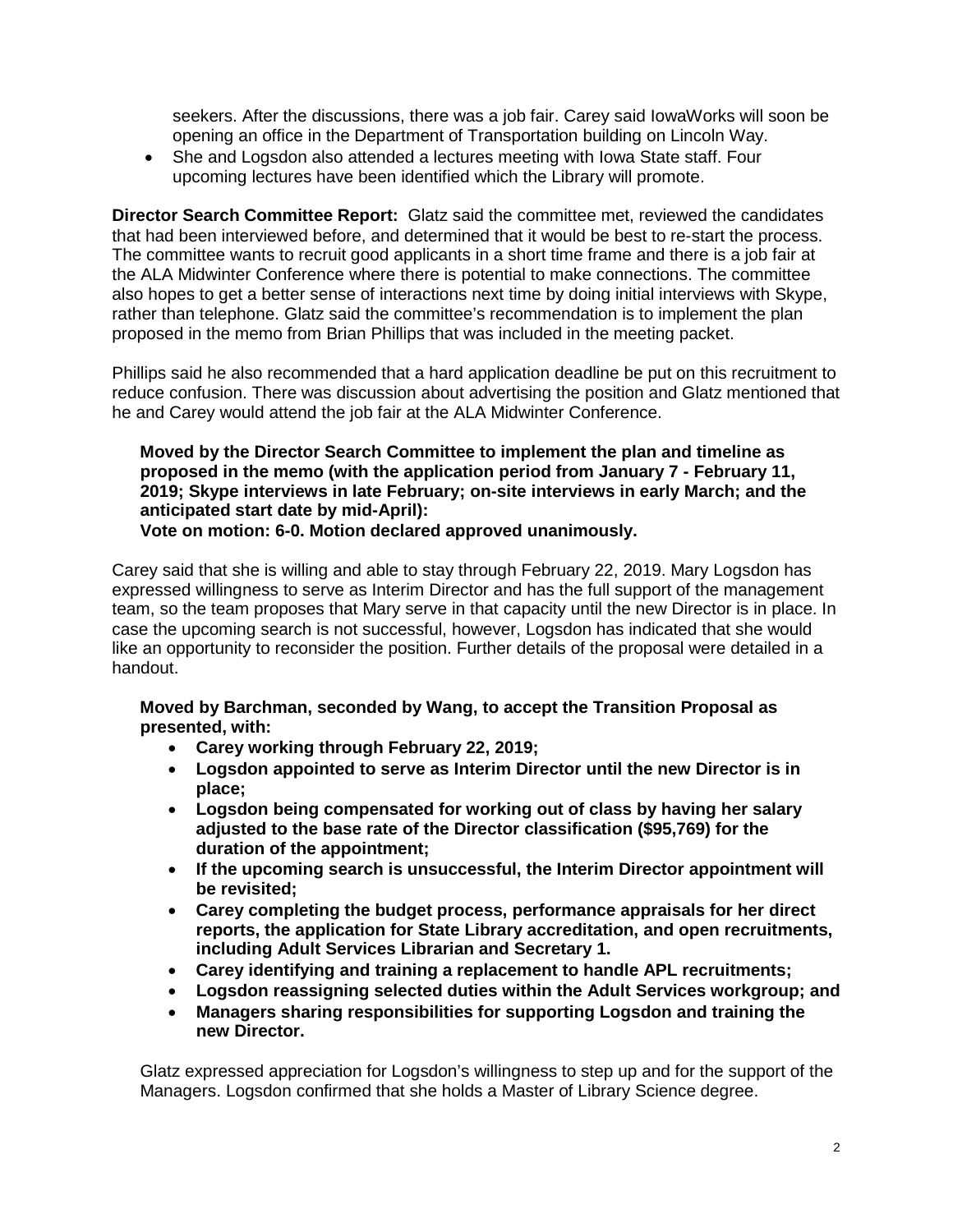### **Vote on Motion: 6-0. Motion carried unanimously.**

Carey added that Logsdon is a familiar face to library visitors and a gracious and knowledgeable representative of the Library. In turn, Logsdon complimented Carey for mentoring and leading the managers to the point that any one of them would have been able to step into the position.

Glatz said that after she has some perspective, the Board would like to hear her comments on the Library's organizational structure and recommendations for possible changes.

### **Donations Policy:**

**Moved by Kluesner, seconded by Marshall, to adopt a resolution approving revisions to the Library's Donations Policy as presented/amended. Vote on Motion (as presented): 6-0. Approved unanimously. Resolution No. 2018-L036 adopted.**

#### **Exam Proctoring Policy: Moved by Barchman, seconded by Raman, to retain the Exam Proctoring Policy without changes.**

Carey said the not all libraries provide this service, but there seems to be more and more demand. Jill Anderson does most of the proctoring and becomes a part of the students' journey. There was some discussion about how proctoring and proctor approval takes place.

#### **Vote on Motion: 6-0 . Approved unanimously.**

### **Library Variations from the City of Ames Personnel Policy: Moved by Marshall, seconded by Barchman , to adopt a resolution approving revisions to the Library's Personnel Policy as presented/amended.**

Glatz noted that the policy would need a more thorough review once the City makes changes.

### **Vote on Motion (as presented): 6-0. Approved unanimously. Resolution No. 2018-L037 adopted.**

**Art Collections Policy:** Glatz asked if art were often accepted or purchased outside the parameters of the policy. Carey said that since the policy has been in place, it has not. Kluesner asked how the APLFF policy on accepting assets and art compares to APL's. Carey said the APLFF policy focuses on donations, whereas the Library's addresses acquisition.

Marshall asked about how art might be deaccessioned. Carey said the Donations Policy states that any donations become APL property, so the Library may make decisions of that nature. The Art Collections Policy indicates that deaccession would be a Board decision. When asked if APL had a rotation process, Carey said it's not at present, but that could be the case if there happened to be enough in the art collection.

There was discussion about an art collection that circulated many years ago, and a silent auction that was held when it was decided to discontinue the practice. Carey said an auction was also held prior to moving out of the building in 2012 for the renovation and expansion. It was agreed that a meeting of the Art Committee could take place in the next month or suggestions could be e-mailed to Carey if anyone felt there were issues to be addressed.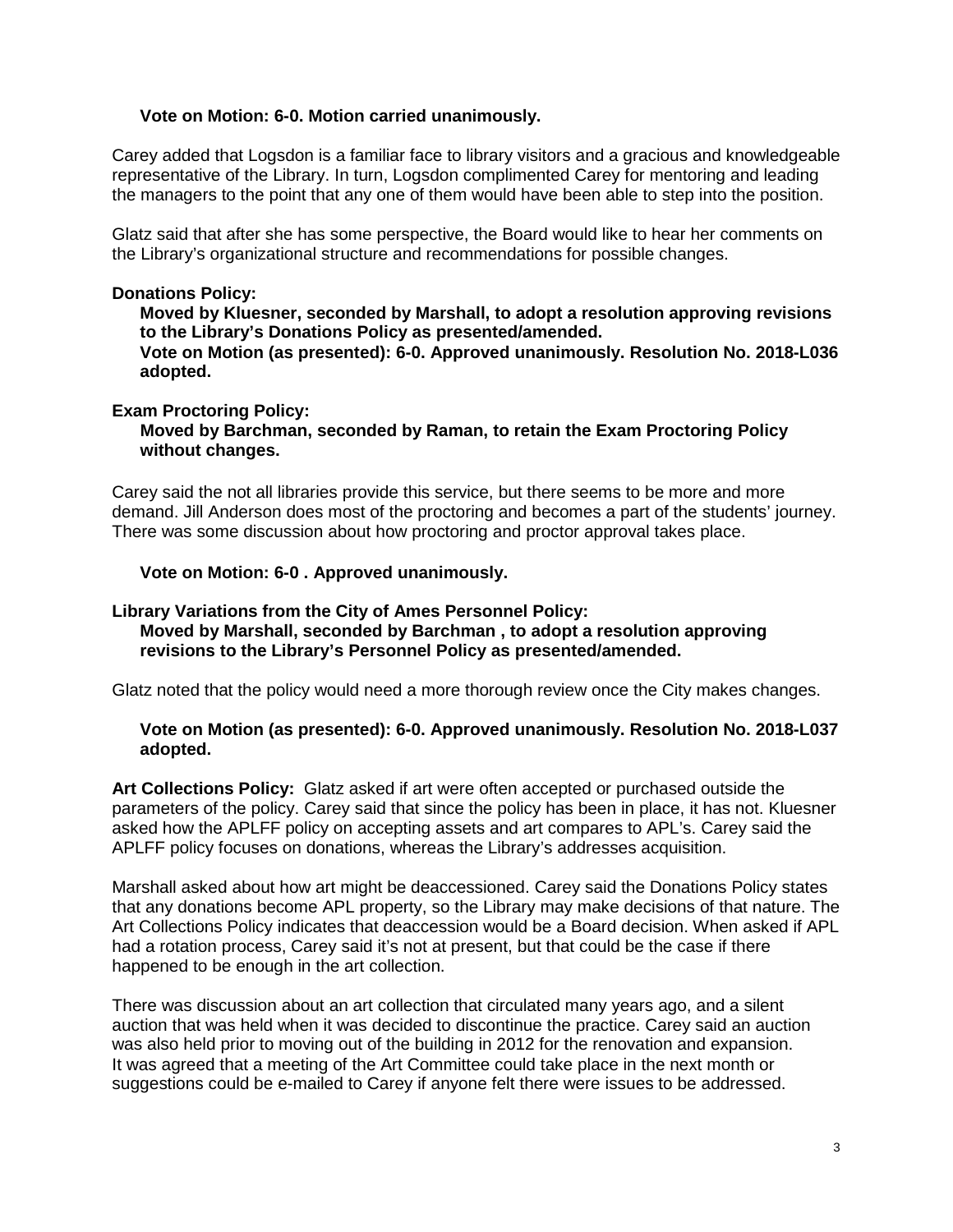**Volunteer Services Policy:** Concerns were raised about the last paragraph in the section about background checks. Carey said she feels the Volunteer Coordinator is very careful to consider risk; she makes an assessment of each group and its supervision in advance and is very careful not to have unsupervised volunteers. It was proposed that there be written assurance that potential volunteers have been vetted by the organization and a requirement that they be supervised by organization staff.

Barchman asked if the trustees were considered volunteers, and if they had gone through background checks and a probation period. Carey said that the Trustees are appointees of the Mayor and do not undergo background checks in that capacity; however, they would go through the regular process if they became regular volunteers.

When asked for more specifics, Cary said that the Volunteer Services Coordinator checks Courts on Line and the Sex Offender Registry, but full background checks are done through Iowa State University on Small Talk volunteers. APL has over 500 volunteers.

#### **Story County Contract:**

### **Moved by Kluesner, seconded by Wang, to adopt a resolution to approve continuing the Library Service Contract for Story County for Fiscal Year 2019/20.**

Carey said the Board of Supervisors has been very pleased with the way the county libraries work together and are appreciative of APL leading the way. In answer to a question, Carey stated that Iowa code requires all incorporated cities to provide library services to their residents and counties have to provide services to all residents outside city boundaries. Individuals are not charged for services. In response to an inquiry, Briseño stated that APL is currently providing services to 1,532 rural residents.

### **Vote on Motion (as presented): 6-0. Approved unanimously. Resolution No. 2018-L038 adopted.**

#### **Proposed Budget Requests:**

#### **Moved by Raman, seconded by Butler, to approve adjustments to the operating budget for fiscal year 2018/19 and requests for fiscal year 2019/20 as presented/amended.**

Carey said she was asking to increase Library Aides wages by \$1 per hour this year (to \$10 per hour). This would be for entry level, non-benefited employees. She said staff had conducted a pay study and Aides indicated that the rate of pay was affecting the Library's ability to retain them. She said there had been a 75% drop in applicants over the last few years—Ames' 1.1% unemployment rate is having an effect. Carey said APL has still been able to get good employees, but it's harder, takes longer, and there is much more turnover.

Funding for an additional ten hours per week of custodial work in the staff areas is also being sought. Carey said APL had a placement from Experience Works for seven years. His services did not cost the Library anything, but the individual aged out of the program and it doesn't appear that he will be replaced. She added that a typical increase for collections was included, as well as costs predetermined by the City (for things such as insurance, internal services, and known utility rate increases). She said a placeholder was included for Administrative staff members that will be retiring.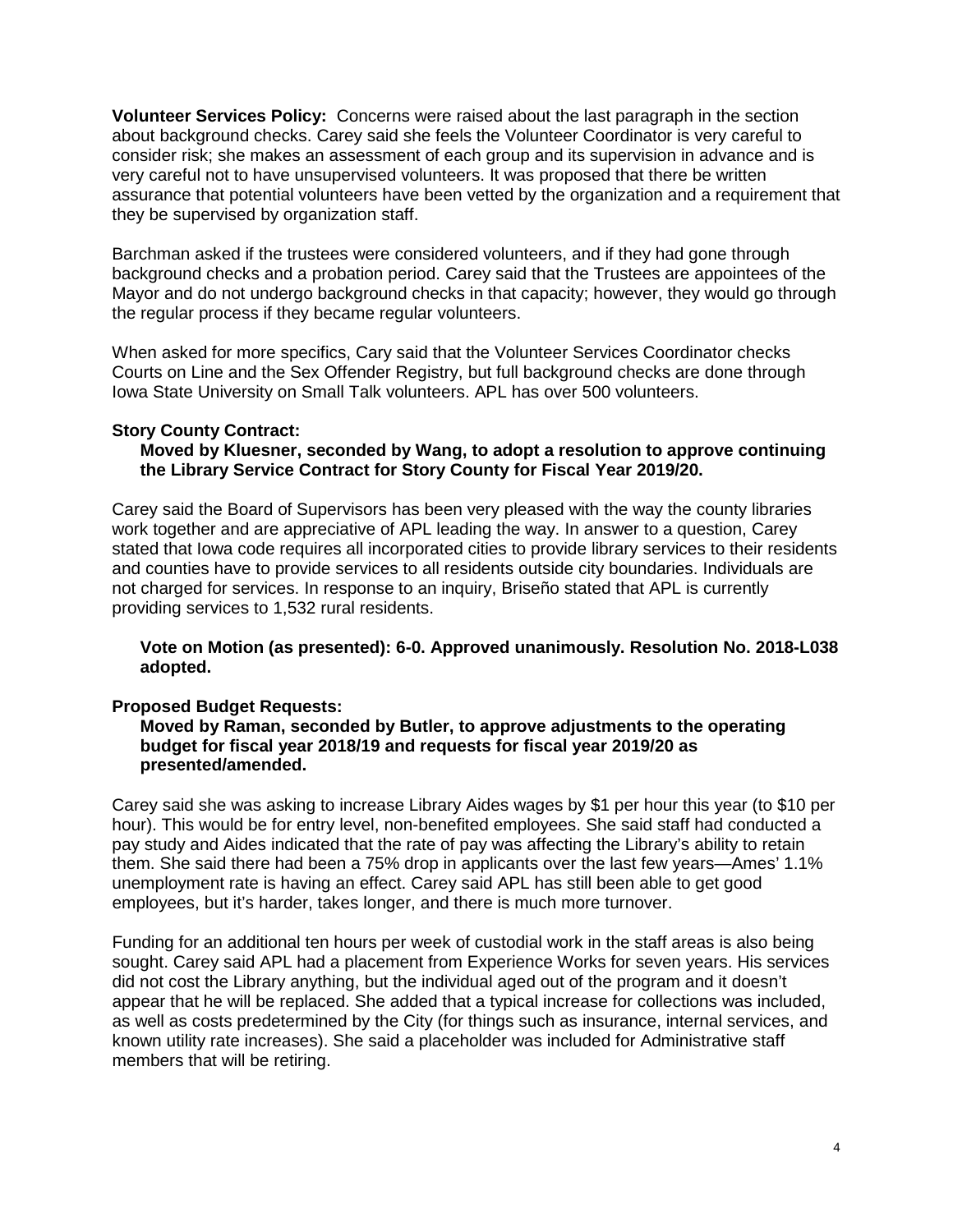Wang asked if there were large changes across the City or much year-to-year fluctuation. Phillips said the budget was mostly stable, although more debt may be issued in the form of bonds for construction projects and replacement of the emergency services radio system. He said the health insurance increase would be modest. The biggest uncertainty is on the revenue side because the City is dependent upon receiving funding that was lost when the state enacted commercial property tax reform. Revenue of about \$1 million has been gained in past years, but that funding may not continue and it would be challenging to have to make up for it. He said there was some risk that that funding would go away last year, but it did not. It's unknown if it would go away immediately, in phases, or not at all.

Carey said she is also asking for an additional ten hours per week at the Library Clerk level in Youth Services. The funding would come from savings resulting from a reclassification and that matter will be discussed next week with the City Manager. Funding of requests will be considered after all departmental budgets have been reviewed, so any major changes will be known in the next few weeks. Carey said that presentations will be made to City Council the first week in February and the budget will be approved and certified in March.

### **Vote on Motion: 6-0. Approved unanimously. Resolution No. 2018-L039 adopted.**

#### **Moved by Raman, seconded by Wang, to approve adjustments to the Donations Budgets for fiscal year 2018/19 and proposals for fiscal year 2019/20 as presented/amended.**

Carey said this budget is harder to talk about because donations and potential requests are guesses; it is based primarily on past experience. She said the trustees will be approached in the next few months with funding requests for APLFF for next year. Carey noted that the Library is in the process of spending the balance of the money donated by APLFF for the Library Renewal Project money. She also stated that some amounts are included in the budget so that spending may take place if a need arises—it's a matter of building the opportunity in.

#### **Vote on Motion (as presented): 6-0. Approved unanimously. Resolution No. 2018-L040 adopted.**

#### **Trustee Comments:**

Barchman thanked Logsdon for her willingness to step into the Interim Director position.

Wang thanked Carey for training the managers so they were prepared to step up.

Kluesner thanked *Ames Tribune* reporter Michael Crumb for turning out and for the paper's coverage of Library activities, especially the Director search.

Butler wondered if the trustees could share information about the person offered the Director's position the reason it was declined—especially with those who were involved in the process. Phillips said he was not sure of the City's official position, but felt that out of respect for the candidates, it might be best not to reveal it.

Raman echoed the previous trustees' thanks and added thanks to the Search Committee. He said he felt the first search had been well done and he appreciated their willingness to do it again.

Glatz thanked the board for showing up for all the occasions they were called upon; now they are well-rehearsed and should be prepared for the next time.